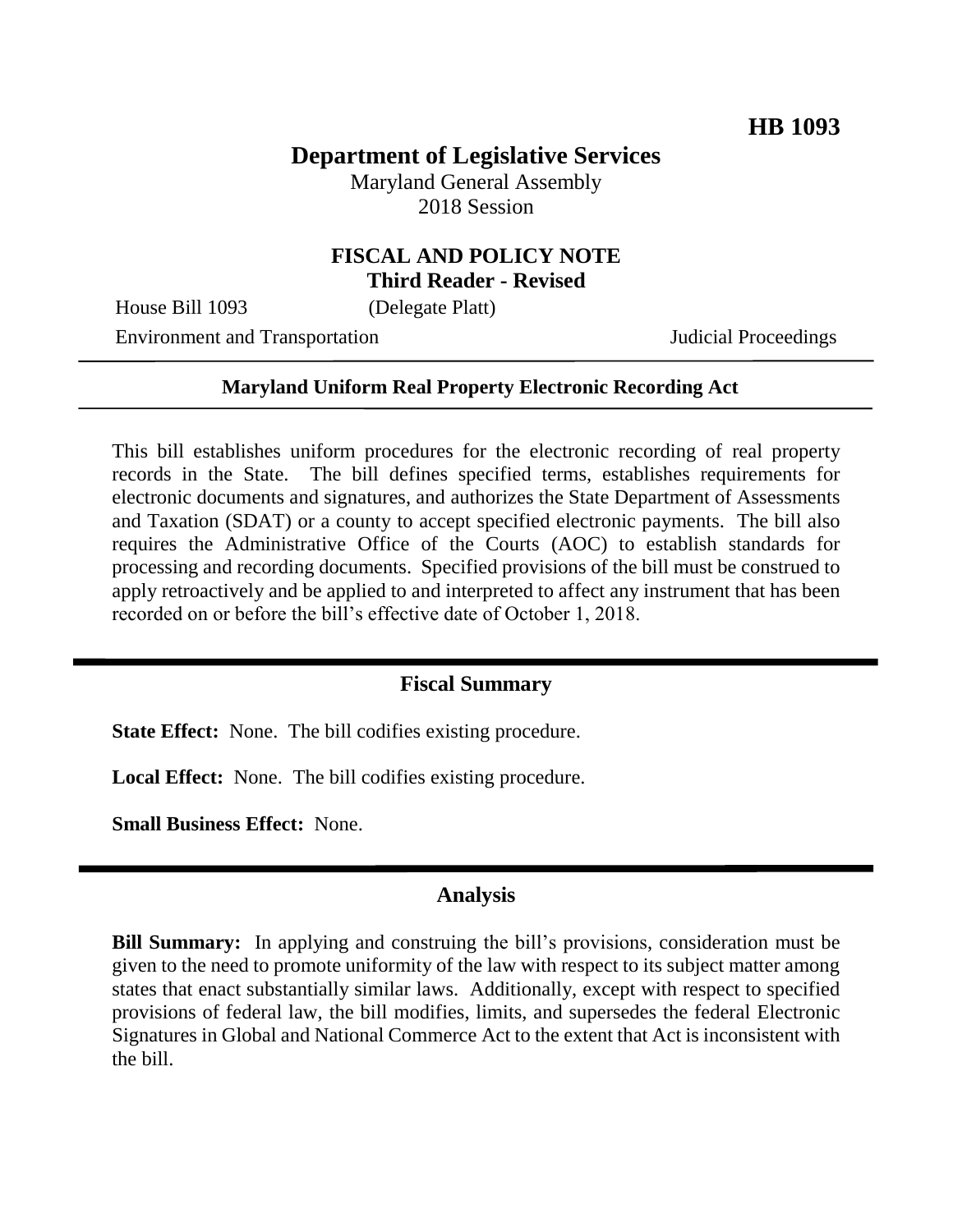### *Conditions for Recording*

If a law requires, as a condition for recording, that a document be an original, in writing, on paper, or that a document be signed, an electronic document or signature satisfies the law. A requirement that a document or signature be notarized, acknowledged, verified, witnessed, or made under oath is satisfied if the electronic signature and all other required information is attached to and logically associated with the document or signature.

### *Circuit Courts*

In compliance with any standards established by AOC, the clerk of a circuit court may:

- receive, index, store, archive, and transmit electronic documents;
- provide for access to, and search and retrieval of, documents and information by electronic means;
- convert into electronic form paper documents accepted for recording;
- accept by electronic means any fee or tax collected as a condition precedent to recording; and
- agree with other State or county officials on procedures to facilitate the electronic satisfaction of prior approvals and conditions precedent to recording documents or the electronic payment of fees or taxes.

If the clerk of the circuit court accepts electronic documents for recording, the clerk must continue to accept paper documents and place entries for electronic and paper documents in the same index. The clerk of the circuit court must transmit documents in fully verified books to the Maryland State Archives (MSA) for preservation and publication on a website maintained by MSA.

## *The State Department of Assessments and Taxation or a County*

SDAT or a county may agree with the clerk of a circuit court or other State official on procedures or processes to facilitate the electronic satisfaction of prior approvals and conditions precedent to recording documents or the electronic payment of fees or taxes.

**Current Law/Background:** Chapter 234 of 2007 authorized AOC to establish a pilot program for electronic recording of instruments in the land records, to be governed by Maryland Rule 16-307. The program authorized the waiver or modification of any method, procedure, or clerical or technical requirement for recording or indexing. The program was required to be paid for out of the Circuit Court Real Property Records Improvement Fund. The Act required an instrument filed in accordance with the pilot program to be valid and effective, and remain validly and effectively recorded and indexed, to the same extent as a

HB 1093/ Page 2